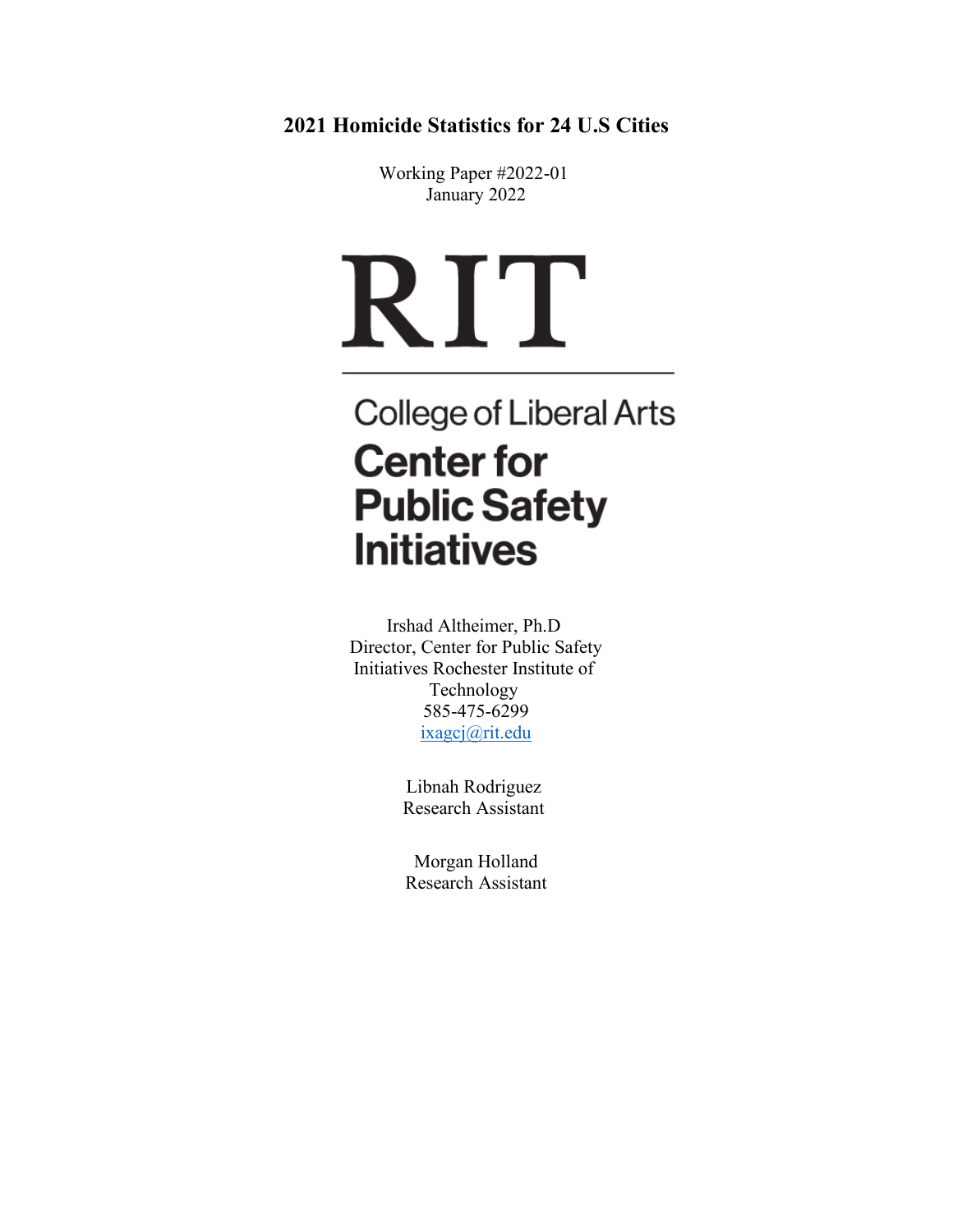#### **Introduction**

This report examines homicide incidents that occurred in 202[1](#page-1-0) across 24 U.S. cities<sup>1</sup>, including Rochester, New York. To account for population differences among the cities in this sample, we calculated the rate of homicides per 100,000 residents. This report identifies possible trends by highlighting the differences in homicide rates from 2020 to 2021 for twenty-four select U.S. cities. Cross city-comparisons are essential in understanding violence on a national scale. We used the Federal Bureau of Investigation's (FBI) Crime Data Explorer tool to reflect 2020 homicide data and data gathered from local news outlets and police department websites for the 2021 homicide count. The data presented for 2021 in this report were not collected from the Uniform Crime Report (UCR) or other official sources. An official count of 2021 homicides cannot be determined by official sources for more than six months into the following year. Therefore, we anticipate small discrepancies in homicide counts when official data are released. This paper is updated and released annually to reflect yearly data.

#### **Results**

#### *Comparing U.S. Cities*

Table 1 compares trends in homicide across 24 U.S. select cities. The table shows percent change in homicide counts and rates from 2020 to 2021. By calculation percent change, we can identify differences in homicide rates over time. The cities are ranked from highest to lowest 2021 homicide rates. It should be noted that yearly fluctuations in homicide levels are a common feature of violence in America. There are three general conclusion that Table 1 supports: (1) homicide levels across U.S. cities vary greatly (59.5 range in homicide rate), (2) nearly twothirds (62.5%) of our sample experienced increases in homicide rates from 2020 to 2021, and (3)

<span id="page-1-0"></span><sup>&</sup>lt;sup>1</sup> The 24 cities were chosen based on the Rochester Homicide Statistics report for  $2019$  &  $2020$  reports.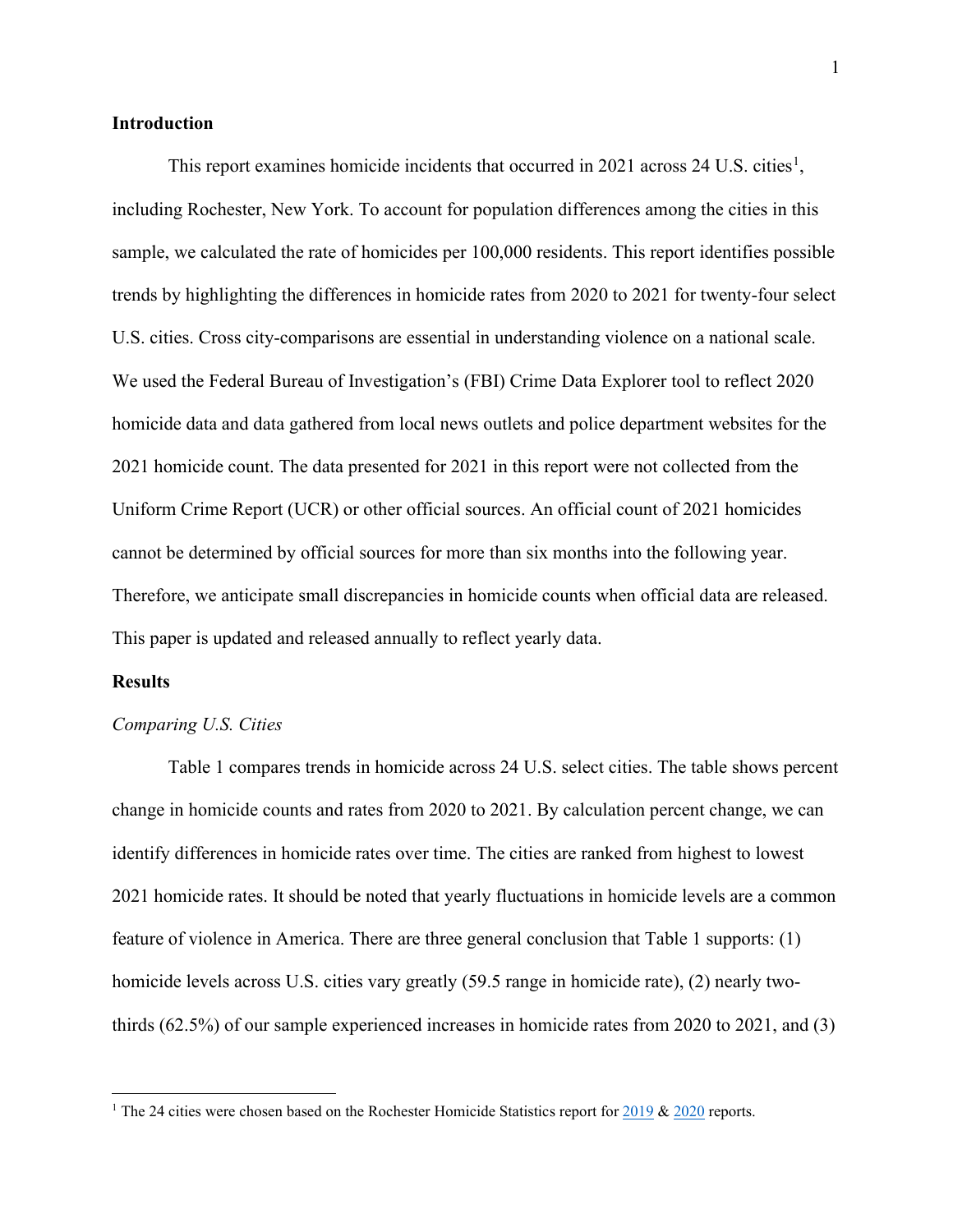Rochester's homicide rate has increased substantially in the past year, going from the  $10<sup>th</sup>$ 

highest homicide rate in 2020 to the 5<sup>th</sup> highest in 2021. These findings have remained largely

consistent for three years.

*Table 1. 24 U.S. Cities' Homicide Number, Rate, & Percent Change for 2020 – 2021*

| <b>City</b>           | 2020<br><b>Homicides</b> | 2020<br><b>Population</b><br><b>Estimate</b> | 2020<br><b>Homicides</b><br>Rate | 2021<br><b>Homicides</b> | <b>Current</b><br><b>Population</b><br><b>Estimate</b> | 2021<br><b>Homicide</b><br>Rate | %<br>Change<br><b>Number</b> | %<br><b>Change</b><br>Rate |
|-----------------------|--------------------------|----------------------------------------------|----------------------------------|--------------------------|--------------------------------------------------------|---------------------------------|------------------------------|----------------------------|
| 1. St. Louis, MO      | 263                      | 301,578                                      | 87.2                             | 195                      | 299,798                                                | 65.0                            | $-25.9$                      | $-25.4$                    |
| 2. New Orleans, LA    | 201                      | 383,997                                      | 52.3                             | 218                      | 389,180                                                | 56.0                            | 8.5                          | 7.0                        |
| 3. Detroit, MI        | 328                      | 639,111                                      | 51.3                             | 309                      | 635,212                                                | 48.6                            | $-5.8$                       | $-5.2$                     |
| 4. Richmond, VA       | 66                       | 226,610                                      | 29.1                             | 89                       | 229,510                                                | 38.8                            | 34.8                         | 33.1                       |
| 5. Rochester, NY      | 52                       | 211,328                                      | 24.6                             | 81                       | 210,820                                                | 38.4                            | 55.8                         | 56.1                       |
| 6. Compton, CA        | 18                       | 95,740                                       | 18.8                             | 34                       | 95,663                                                 | 35.5                            | 88.9                         | 89.0                       |
| 7. Washington, DC     | 198                      | 689,545                                      | 28.7                             | 226                      | 701,474                                                | 32.2                            | 14.1                         | 12.2                       |
| 8. Atlanta, GA        | 154                      | 498,715                                      | 30.9                             | 156                      | 508,040                                                | 30.7                            | 1.3                          | $-0.6$                     |
| 9. Indianapolis, IN   | 216                      | 887,642                                      | 24.3                             | 271                      | 893,677                                                | 30.3                            | 25.5                         | 24.6                       |
| 10. Oakland, CA       | 102                      | 440,646                                      | 23.1                             | 134                      | 445,404                                                | 30.1                            | 31.4                         | 30.0                       |
| 11. Chicago, IL       | 771                      | 2,746,388                                    | 28.1                             | 797                      | 2,718,924                                              | 29.3                            | 3.4                          | 4.4                        |
| 12. Hartford, CT      | 23                       | 121,054                                      | 19.0                             | 35                       | 120,799                                                | 29.0                            | 52.2                         | 52.5                       |
| 13. Buffalo, NY       | 61                       | 278,349                                      | 21.9                             | 67                       | 277,708                                                | 24.1                            | 9.8                          | 10.1                       |
| 14. Syracuse, NY      | 32                       | 148,620                                      | 21.5                             | 29                       | 148,337                                                | 19.6                            | $-9.4$                       | $-9.2$                     |
| 15. Newark, NJ        | 56                       | 311,549                                      | 18.0                             | 57                       | 312,109                                                | 18.3                            | 1.8                          | 1.6                        |
| 16. Pittsburgh, PA    | 48                       | 302,971                                      | 15.8                             | 55                       | 302,486                                                | 18.2                            | 14.6                         | 14.8                       |
| 17. Greensboro, NC    | 59                       | 299,035                                      | 19.7                             | 53                       | 302,115                                                | 17.5                            | $-10.2$                      | $-11.1$                    |
| 18. Dallas, TX        | 236                      | 1,304,379                                    | 18.1                             | 220                      | 1,320,292                                              | 16.7                            | $-6.8$                       | $-7.9$                     |
| 19. Denver, CO        | 97                       | 715,522                                      | 13.6                             | 96                       | 730,691                                                | 13.1                            | $-1.0$                       | $-3.1$                     |
| 20. Lexington, KY     | 28                       | 322,570                                      | 8.7                              | 36                       | 325,537                                                | 11.1                            | 28.6                         | 27.4                       |
| 21. Los Angeles, CA   | 351                      | 3,898,747                                    | 9.0                              | 392                      | 3,917,850                                              | 10.0                            | 11.7                         | 11.1                       |
| 22. Omaha, NE         | 37                       | 486,051                                      | 7.6                              | 32                       | 488,092                                                | 6.6                             | $-13.5$                      | $-13.9$                    |
| 23. Boston, MA        | 58                       | 675,647                                      | 8.6                              | 40                       | 683,822                                                | 5.8                             | $-31.0$                      | $-31.9$                    |
| 24. New York City, NY | 468                      | 8,804,190                                    | 5.3                              | 485                      | 8,821,798                                              | 5.5                             | 3.6                          | 3.4                        |
| <b>United States</b>  | 21,570                   | 331,449,281                                  | 6.51                             | N/A                      | N/A                                                    | N/A                             | N/A                          | N/A                        |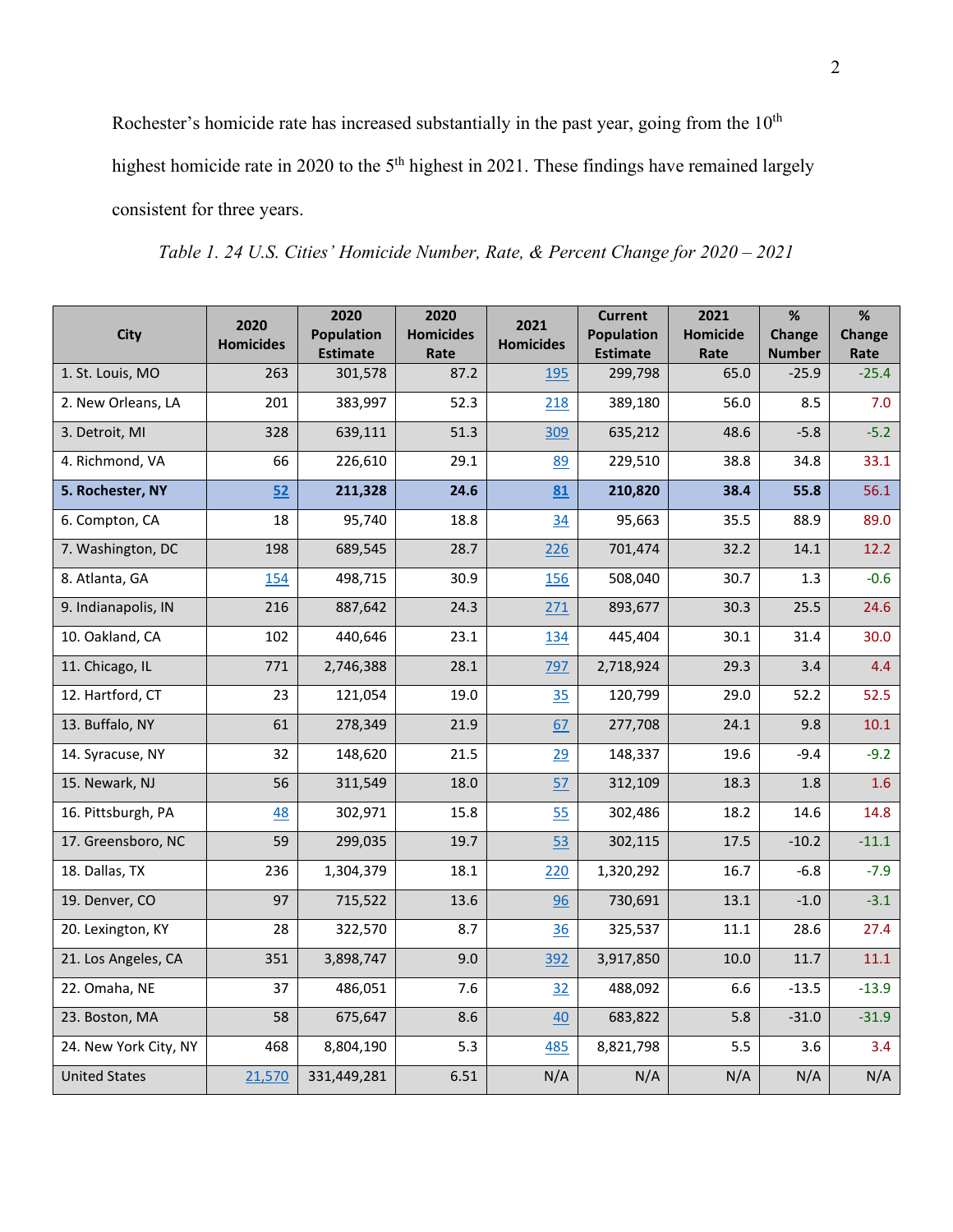Compton, California experienced the largest increase in homicide from 2020 to 2021, with a year-to-year rate increase of 89%. When compared to the rest of our sample, Compton's homicide percent change rate reflects an abnormally high increase. The only other cities to witness an increase remotely close to Compton's is Rochester, New York and Hartford, Connecticut, with a year-to-year rate increase of 56.1% and 52.5%, respectively. Besides these few anomalies, the remaining cities experienced an increase below 33.1%.

Over a third of our sample (37.5%) witnessed a decrease from 2020 to 2021. Boston experiences the largest decrease in homicide from 2020 to 2021, with a year-to-year rate decrease of 31.9%. St. Louis also experienced a considerable change, with a homicide rate decrease of over 25%. This difference is significant considering St. Louis's homicide rate has been steadily increasing since 2018. Omaha, Nebraska also experienced a considerable decrease of 13.9%. While a large decrease, this change may be due to a small initial value (37 homicides), an inherent limitation in percent change. In other words, small changes to a low homicide count can result in a high percent change, and thus, overestimating its' change.

Rochester, New York had a 56.1% increase in homicide rate from 2020 to 2021. Compared to the 24 cities in our sample, Rochester ranks  $5<sup>th</sup>$  in terms of homicide rate. This is the highest Rochester has ranked in our yearly homicide report. When compared to New York metropolitan cities in our sample, Rochester had the highest homicide rate and percent increase. Though Rochester and Buffalo, New York had historically small differences in past years, the 2021 homicide rates reflect a difference of 14.3 homicides per 100,000 residents. Unlike in previous years, Buffalo, Syracuse, and New York City had lower homicide rates than Rochester in 2021.

*Comparing U.S. Homicide Rates Among Cities with Similar Populations*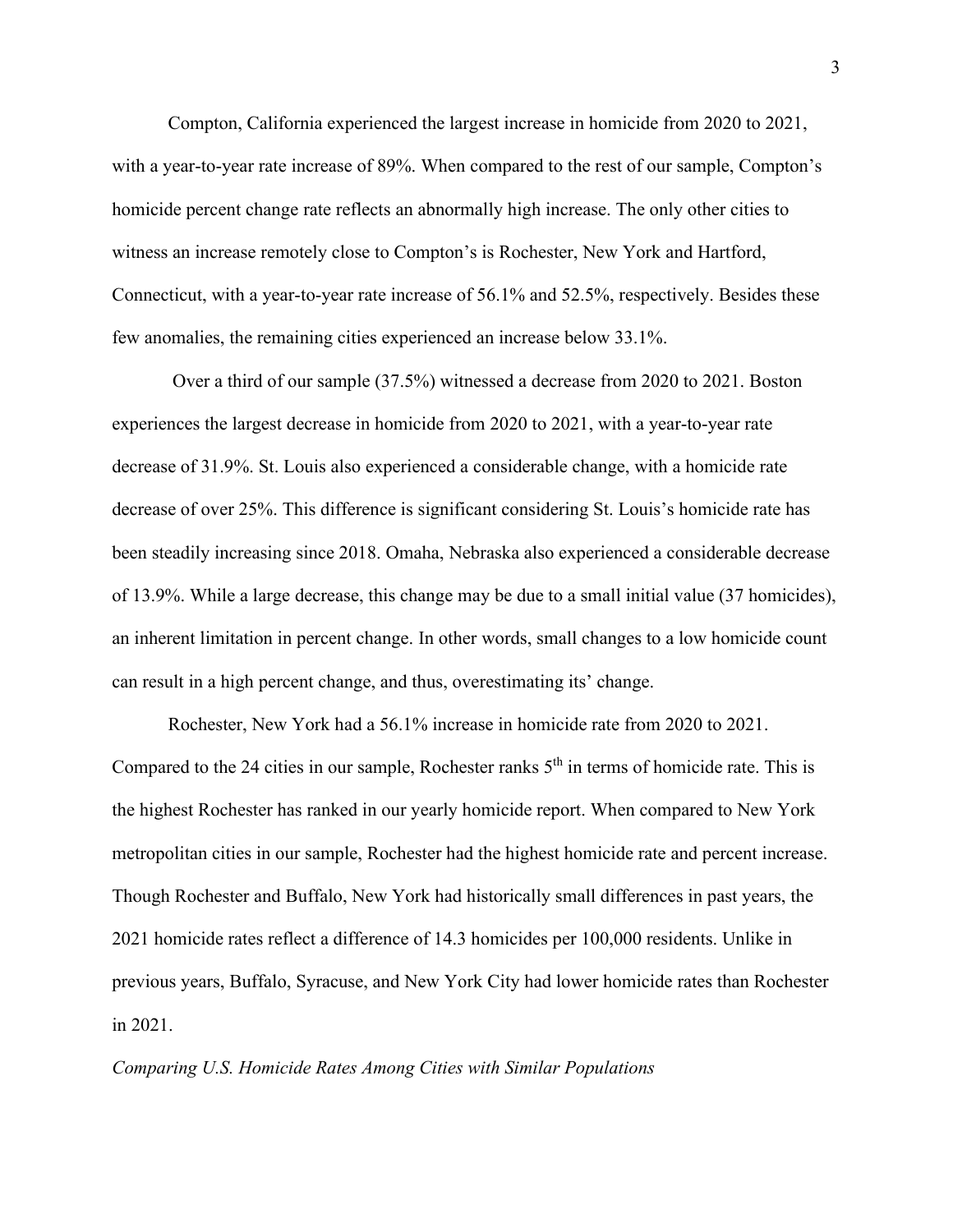To gain a broader understanding of violence in American cities, we compared 2021 homicide rates among cities of similar population sizes. Figure 1 shows a comparison of Rochester, New York with cities that have a population below 250,000. As seen in Figure 1, Rochester had the second highest homicide rate at 38.4 homicides per 100,000 residents. Though Rochester ranked 2<sup>nd</sup> highest in 2020 also, the gap decreased significantly between Rochester and Richmond, going from a difference of 4.5 homicides to less than one homicide per 100,000 residents.

The homicide rate for our sample cities with populations below 250,000 range between 38.8 and 19.6 homicides per 100,000 residents. In 2020, the range of homicide rates for these cities were between 29.1 and 19 homicides per 100,000 residents. These findings indicate greater variation in homicide levels among these cities. Nonetheless, Richmond, Virginia continues to have the most elevated homicide rates in this population category, a common outcome since the inception of our annual homicide reports.



Figure 1.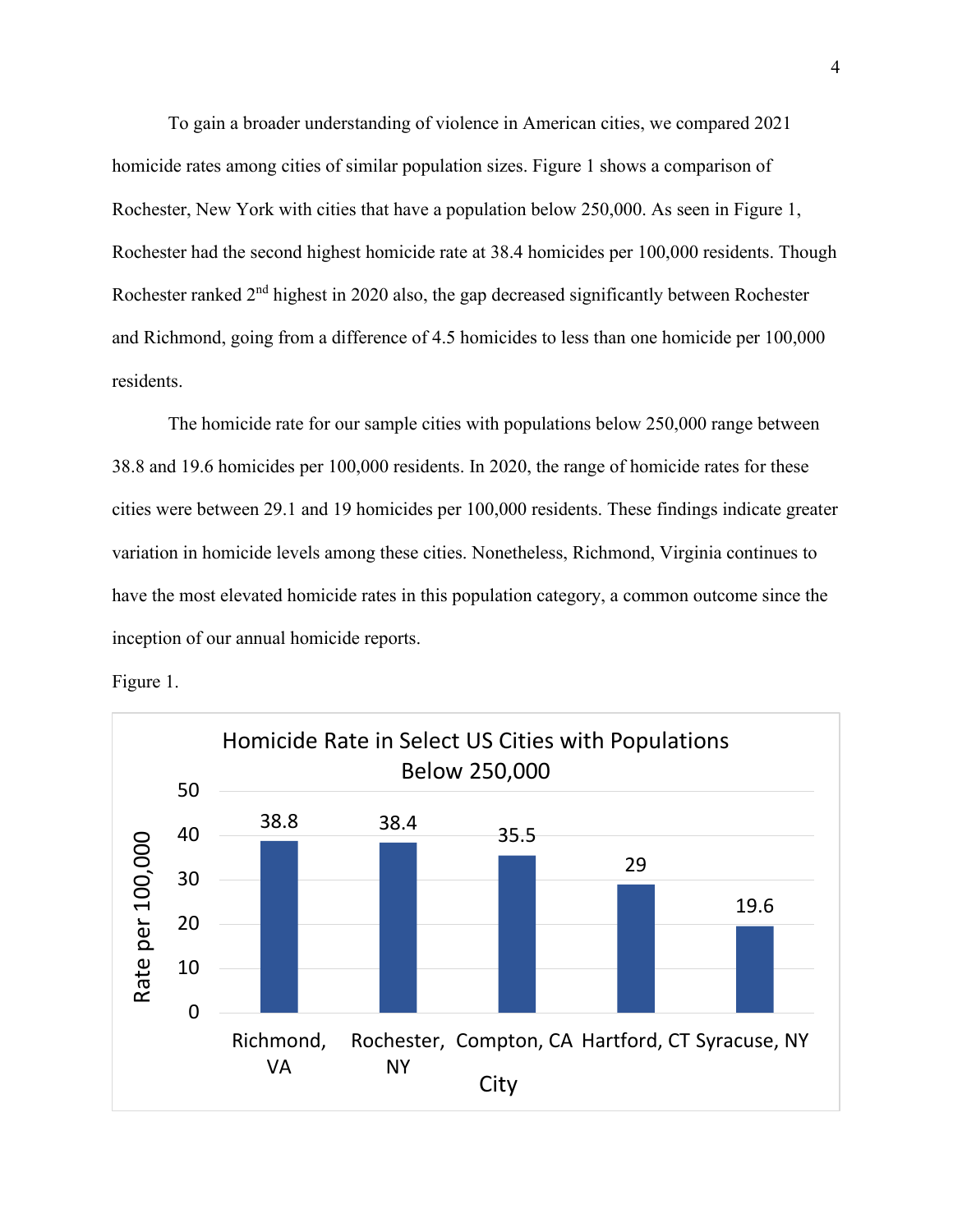Figure 2 is a comparison of seven cities within our sample with populations between 250,000 and 400,000. Immediately, St. Louis stands out with the highest homicide rate in 2021. Since 2016, St. Louis has remained the leading city in our sample. Consistent with past homicide reports, substantial variations in homicide levels for 2021 were present between these cities. Indeed, St. Louis reported a homicide rate nearly six times higher than Lexington's, roughly four times higher than Greensboro's, over three times higher than Newark's and Pittsburgh's, and nearly 3 times higher than Buffalo's. In other words, St. Louis homicide levels are exponentially greater than most cities and thus require additional research to determine their causes. *Figure 2.* 



Figure 3 displays homicide rates of our sample cities with populations between 400,000 and 1,000,000. Similar to previous years, Detroit, Michigan had the highest homicide rate in this population category, with a homicide rate of 48.6 per 100,000 residents. This makes Detroit the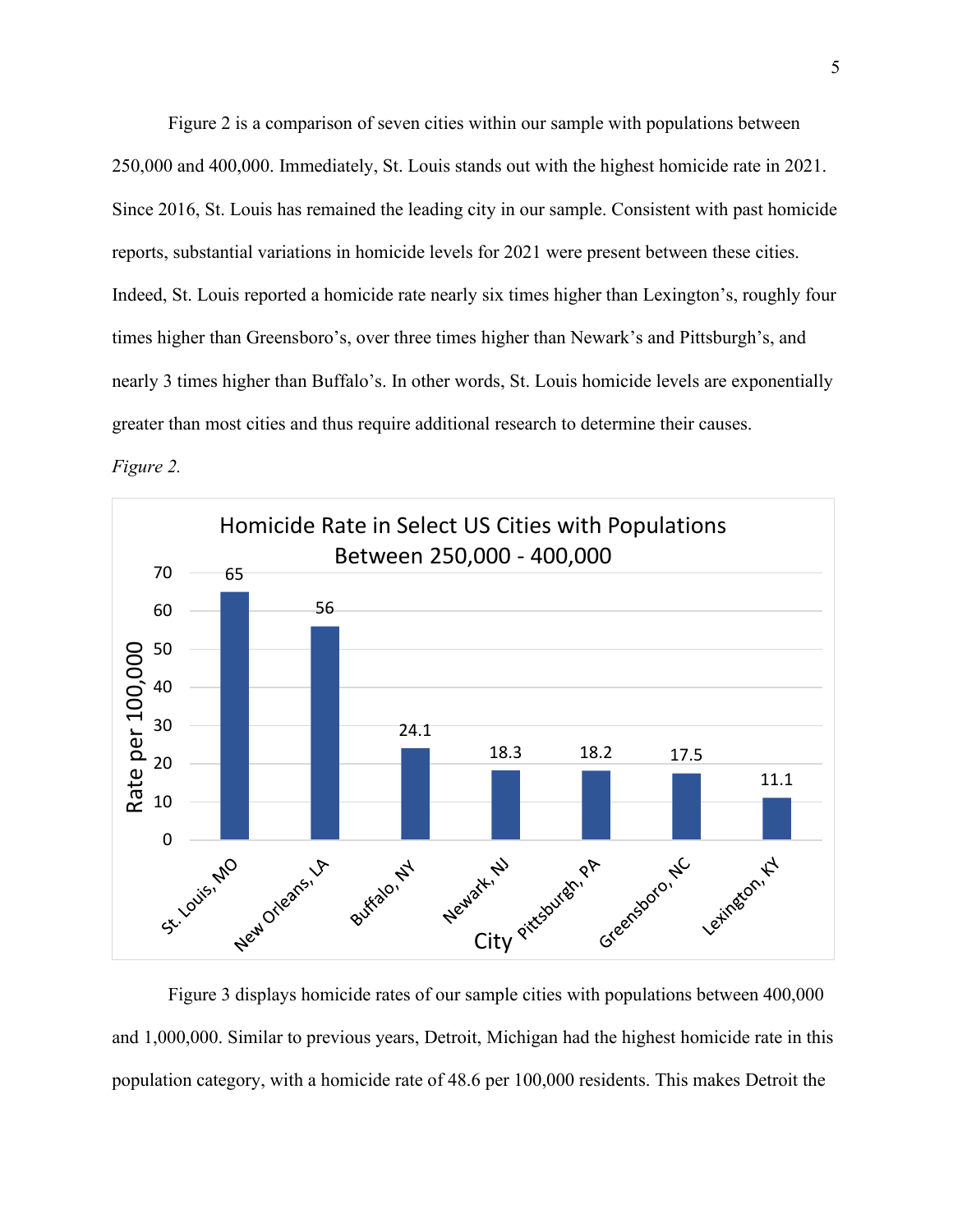third highest homicide rate in our entire sample. Figure 3 also highlights the substantial variations in homicide levels within this population category. Detroit's homicide rate is 3.7 times higher than Denver's, about 7.4 times higher than Omaha's, and nearly 8.4 times higher than Boston's homicide rate. Conversely, several cities depicted in this figure also have the lowest homicide rates in our sample. Denver, Omaha, and Boston currently rank 19, 22, and 23 in homicide rates, respectively. Further examination is required to attempt to explain the large differences within this population category.

#### *Figure 3.*



Homicide Rate in Select US Cities with Populations Between 400,00 - 1,000,000

Figure 4 examines homicide rates of sample cities with populations above 1,000,000. Of these four cities, Chicago has consistently had the highest homicide rate for the past four years. Despite this, Chicago ranks lower than nearly half of our sample which is a significant change from last year ( $5<sup>th</sup>$  in 2020). In accordance with past years, New York City had the lowest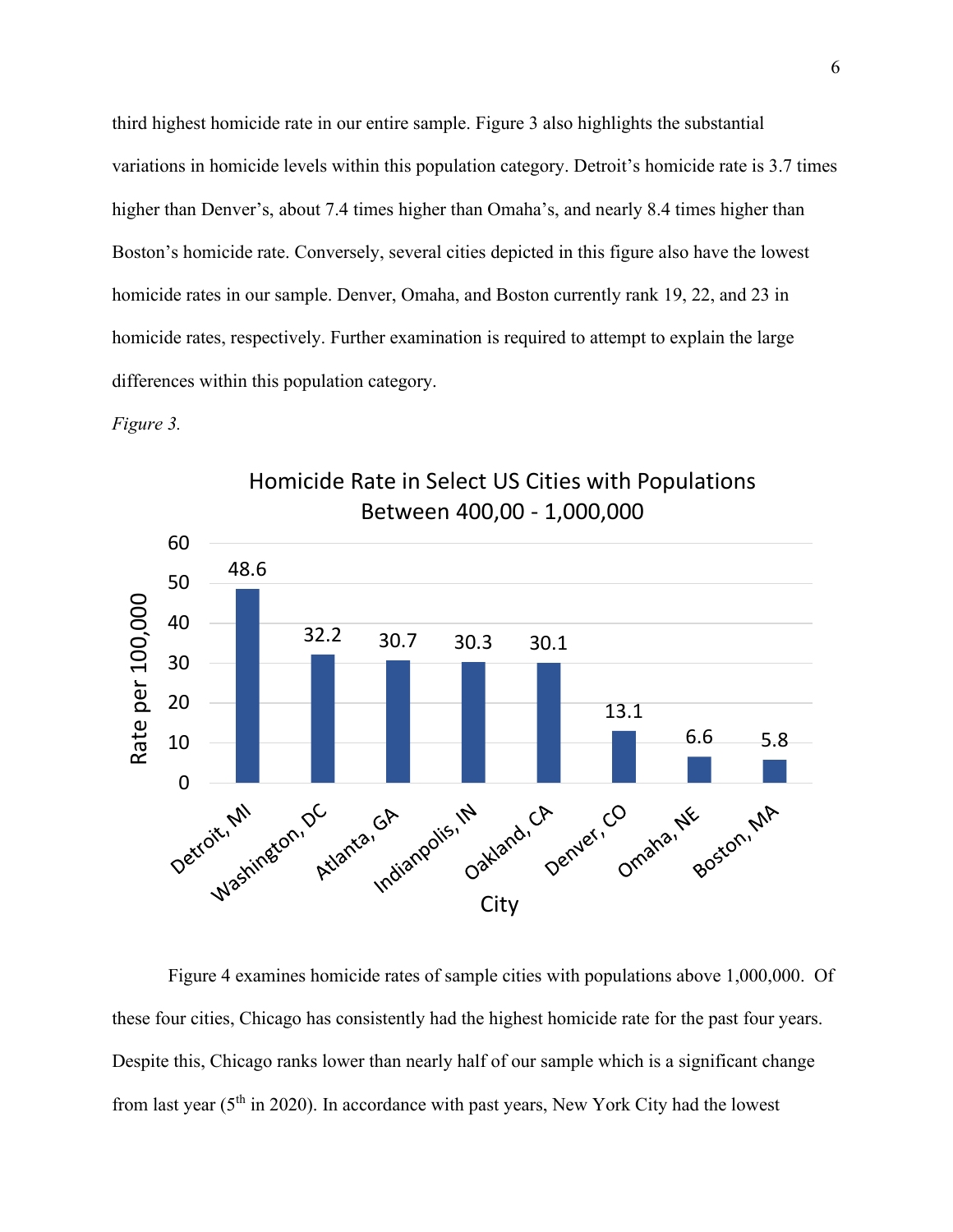homicide rate within our population category and overall sample. Though the most populous city in America and reporting the highest total number of homicides (485), the overall general risk of New York City residents is lower than any other city in our sample.





### **Conclusion**

The overall objective of this report was to analyze homicide rates and yearly changes across the nation. We found that American cities have considerable differences in homicide levels, with rates as high as 65 homicides per 100,000 residents (St. Louis) and as low as 5.5 homicides per 100,000 residents (New York City). Given that fluctuations in homicide levels are common, it is still unclear why these differences exist. Indeed, further research is critical for confirming the causes of this phenomenon.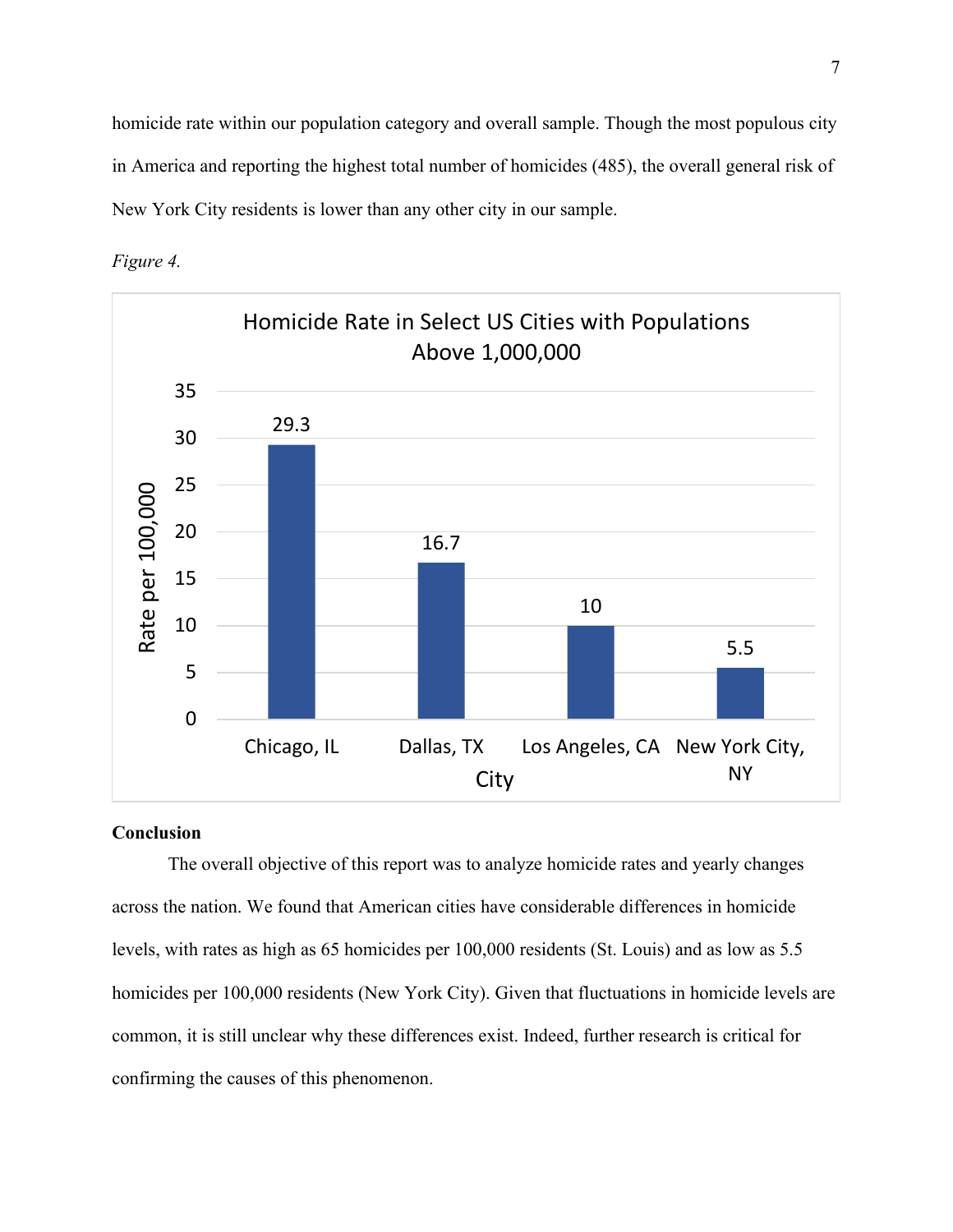We also found that homicide levels in nearly two-thirds (62.5%) of our sample cities experienced an increase from 2020 to 2021. Though initially alarming, it is important to note that changes in year-to-year homicide rates are not enough to identify long-term trends. While homicide levels increased substantially in 2021, they increased at a slower rate [\(Asher,](https://www.nytimes.com/2021/09/22/upshot/murder-rise-2020.html) 2021). Additional research should examine five- to ten-years of homicide level data to determine overall trends.

From 2020 to 2021, Rochester's homicide rate increased by 56.1%. Despite this concerning increase, it is not clear whether this trend will continue in subsequent years. Nonetheless, this increase should result in the reexamination of current homicide reduction efforts and support the development of new initiatives to reduce homicides in American cities.

The Center for Public Safety Initiatives has conducted this study for the last few years. When the FBI releases updated data on 2021 homicides, we intend to return to this report to compare the accuracy of our calculations against theirs. We hope this report serves as a valuable tool for local agency leaders and policy makers in their attempts to evaluate current strategies to decrease violence in our city.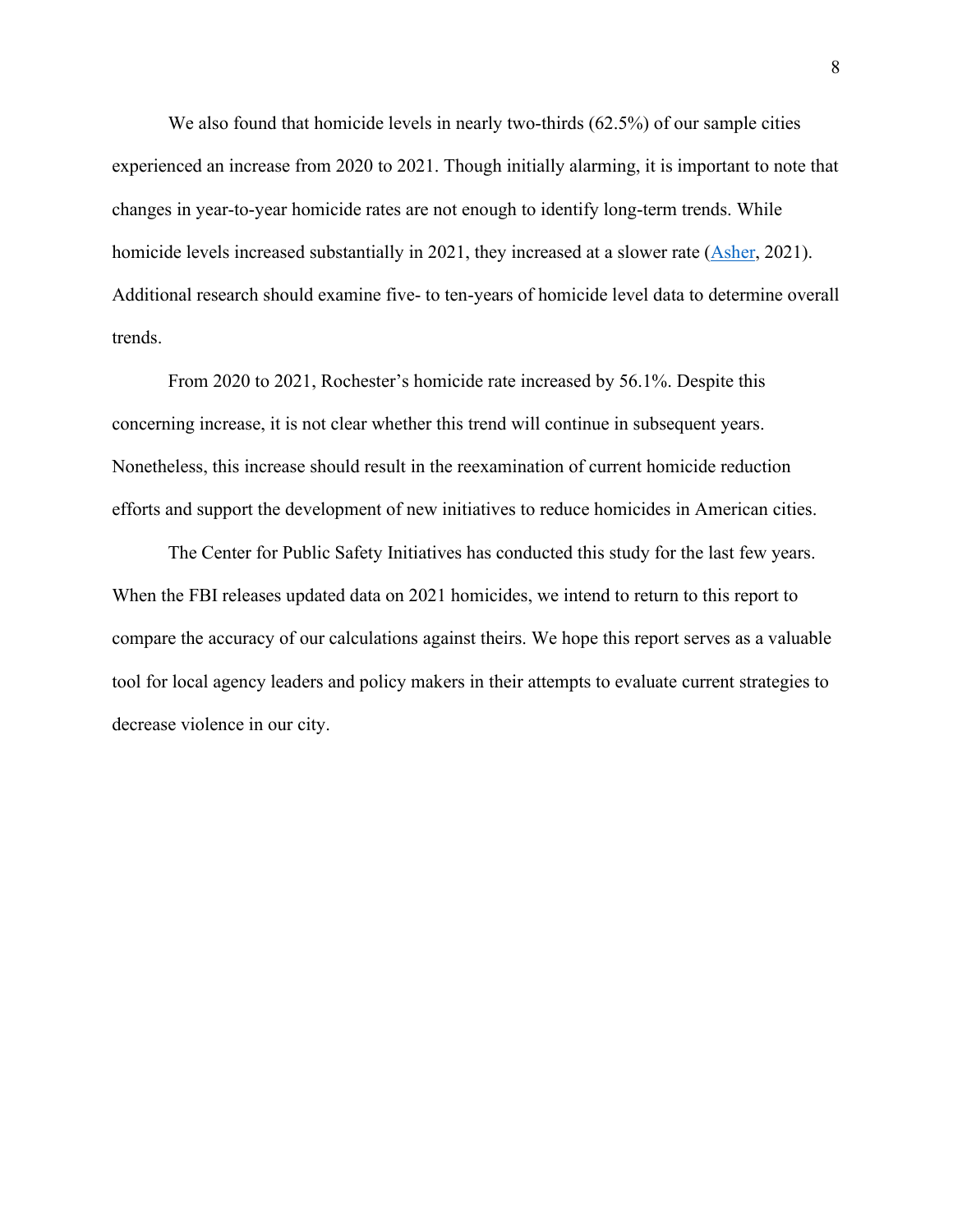#### **References**

- Altheimer, I., Klofas, J., Rodriguez, L., & McFadden, T. (2021). *Rochester Homicide Statistics for 2020*. Retrieved from [https://www.rit.edu/liberalarts/sites/rit.edu.liberalarts/files/docs/CRIM%20Resources/Roch](https://www.rit.edu/liberalarts/sites/rit.edu.liberalarts/files/docs/CRIM%20Resources/Rochester%20Homicide%20Statistics%20Updated%20(2020).pdf) [ester%20Homicide%20Statistics%20Updated%20\(2020\).pdf](https://www.rit.edu/liberalarts/sites/rit.edu.liberalarts/files/docs/CRIM%20Resources/Rochester%20Homicide%20Statistics%20Updated%20(2020).pdf)
- Asher, J. (2021). *Murder rose by almost 30% in 2020. it's rising at a slower rate in 2021.* The New York Times. Retrieved January 13, 2022, from <https://www.nytimes.com/2021/09/22/upshot/murder-rise-2020.html>
- Associated Press. (2022). *Omaha reports 32 homicides in 2021, down from 37 in 2020 ...* Retrieved January 13, 2022, from https://www.usnews.com/news/beststates/nebraska/articles/2022-01-02/omaha-reports-32-homicides-in-2021-down-from-37 in-2020
- Atlanta Police Department. (2021). *Atlanta Police Department - Crime Data Downloads*. Crime Data Downloads | Atlanta Police Department. Retrieved January 13, 2022, from https://www.atlantapd.org/i-want-to/crime-data-downloads
- Biggs, J. (2022). *Another Deadly Year for Greensboro, High Point*. Greensboro News and Record. Retrieved January 13, 2022, from https://greensboro.com/community/rockingham\_now/news/another-deadly-year-forgreensboro-high-point/article\_9032a30a-9e8b-5f90-b808-866b25c53ce3.html
- Boston Police Department. (2022). *The Boston Police Department's virtual community*. bpdnews.com. Retrieved January 13, 2022, from https://bpdnews.com/?category=Crime%2BStats
- Cardi, J. (2022). *What's fueling Denver's Spike in homicides?* Denver Gazette. Retrieved January 13, 2022, from https://denvergazette.com/premium/whats-fueling-denvers-spikein-homicides/article\_1cb9ae10-69c3-11ec-adff-535f2fbdc535.html
- Celona, L., & Balsamini, D. (2022). *NYC recorded 485 murders in 2021*. New York Post. Retrieved January 13, 2022, from https://nypost.com/2022/01/01/nyc-recorded-485 murders-in-2021/
- City of Lexington. (2022). *Homicide investigations*. Retrieved January 13, 2022, from https://www.lexingtonky.gov/homicide-investigations
- Cowen, R. (2021). *Violent crime up slightly in Newark this year, while arrests are down, officials say*. Retrieved January 13, 2022, from https://www.nj.com/essex/2021/12/violentcrime-up-slightly-in-newark-this-year-while-arrests-are-down-officials-say.html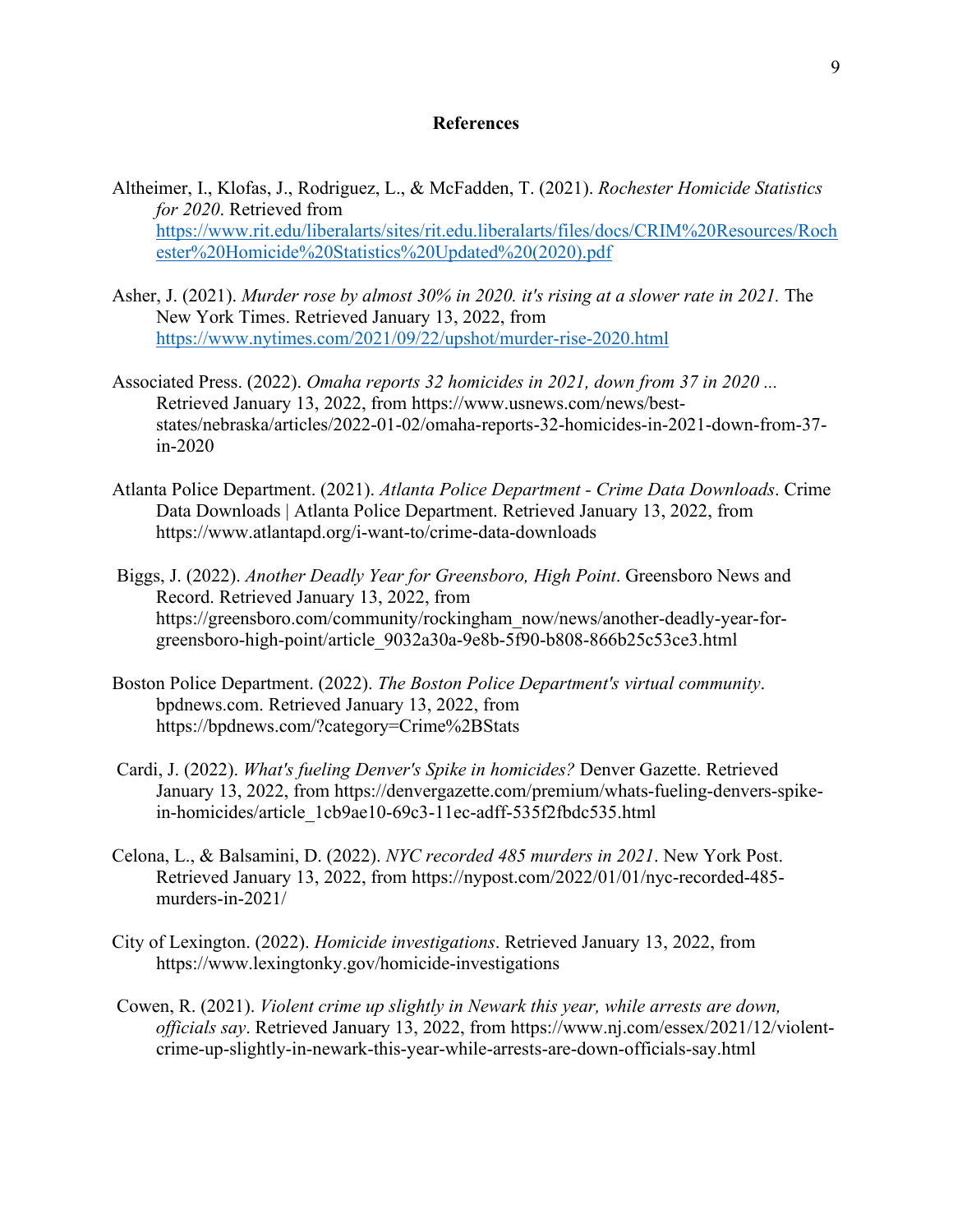- Dallas Police Department. (2022). *NIBRS report admin daily violent*. Retrieved January 13, 2022, from https://www.dallaspolice.net/resources/CrimeReports/NIBRS%20REPORT%20Admin%2 0Daily%20Violent.pdf
- Dempsey, C. (2021). *Hartford has had its deadliest year since 2003*. courant.com. Retrieved January 13, 2022, from https://www.courant.com/breaking-news/hc-br-hartford-2021 homicides--20211230-bgytvk7aangy3bx46p5feszjmu-story.html
- Ewing, C. (2021). *Checking out 2021 crime statistics in Buffalo*. wgrz.com. Retrieved January 13, 2022, from https://www.wgrz.com/article/news/crime/2021-crime-statistics-in-buffaloanalysis/71-9fd88a54-30ba-45a5-97a5-17bb4a7b2585
- Federal Bureau of Investigation. (2021). *Federal Bureau of Investigation Crime Data Explorer*. Crime. Retrieved January 13, 2022, from https://crime-dataexplorer.fr.cloud.gov/pages/home
- Herriott-Sullivan, C. (2020). *Annual Reports - Rochester Police Department*. City of Rochester. Retrieved January 13, 2022, from https://www.cityofrochester.gov/rpdannualreports/
- Hunter, G. (2022). *Detroit sees 5% drop in homicides in 2021 while other large cities endure more violent year*. The Detroit News. Retrieved January 13, 2022, from https://www.detroitnews.com/story/news/local/detroit-city/2022/01/01/detroit-sees-5-drophomicides-2021-while-other-u-s-cities-see-increases/9067017002/?gnt-cfr=1
- Lane, E., & LaRose, G. (2022). *New Orleans ends 2021 with 218 murders: 'we'll never get over this'*. WDSU. Retrieved January 13, 2022, from https://www.wdsu.com/article/neworleans-ends-2021-with-218-murders-well-never-get-over-this/38646625
- Los Angeles Times. (2022). *The homicide report*. Los Angeles Times. Retrieved January 13, 2022, from https://homicide.latimes.com/neighborhood/compton/year/2021
- Lucas, R. (2021). *FBI data shows an unprecedented spike in murders nationwide in 2020*. NPR. Retrieved January 13, 2022, from https://www.npr.org/2021/09/27/1040904770/fbi-datamurder-increase-2020
- Metropolitan Police Department. (2022). *District Crime Data at a Glance*. Retrieved January 13, 2022, from https://mpdc.dc.gov/page/district-crime-data-glance
- Pittsburgh Police Department. (2020). *Homicides in the City of Pittsburgh, 2010 through October 2021*. Retrieved January 13, 2022, from https://tableau.alleghenycounty.us/t/PublicSite/views/CJ\_Homicides\_PGH\_8-22- 17\_v2/Home?%3Aembed=y&%3AshowAppBanner=false&%3AshowShareOptions=true &%3Adisplay\_count=no&%3AshowVizHome=no